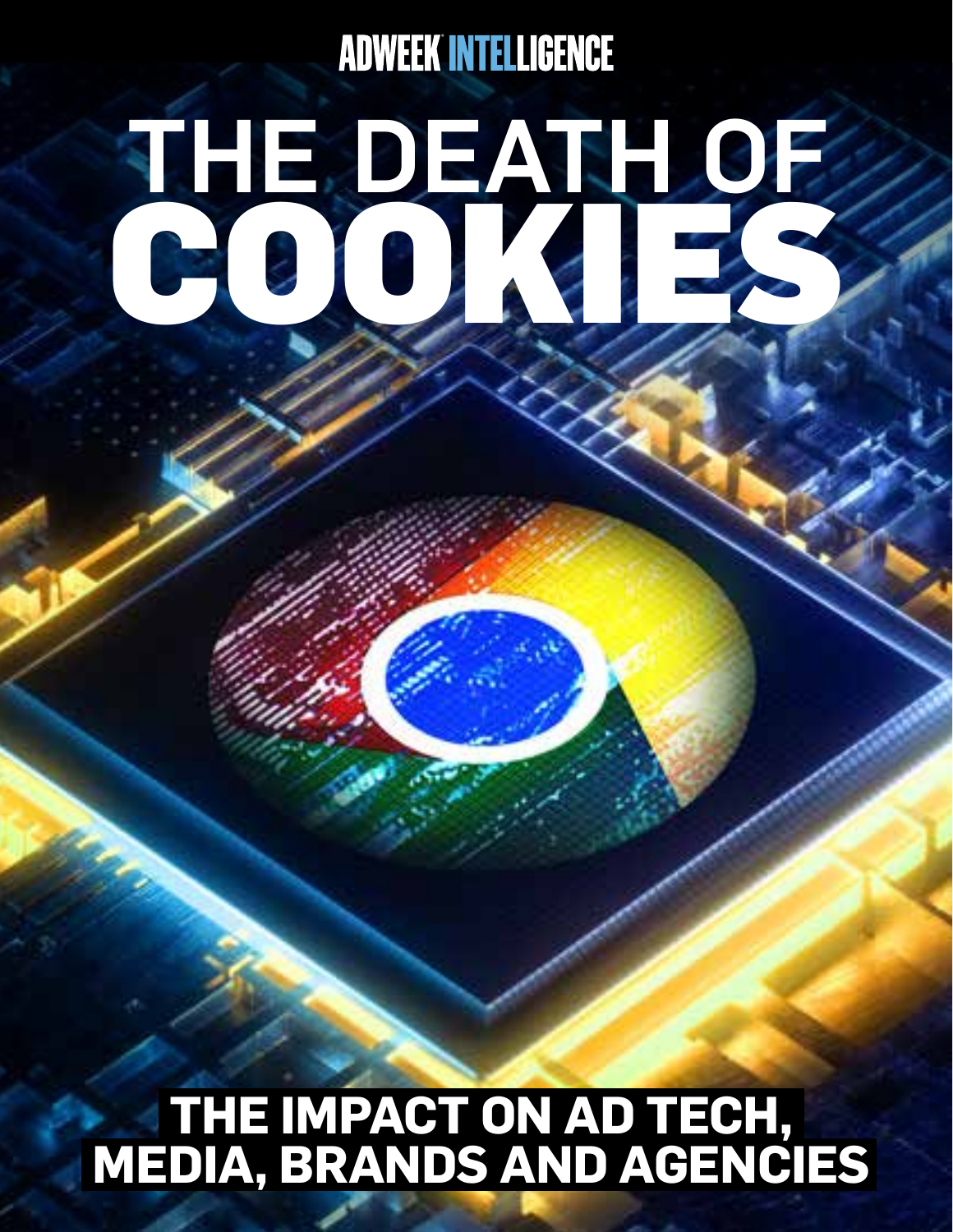## THE DEATH OF COOKIES

### **Advertising existed long before technology**

allowed businesses to track consumers' reading and shopping habits, but it certainly flourished in the last decade thanks to a largely unregulated internet. Marketers—and the cottage industry supporting them—sharpened their ability to collect troves of data on people and target ads with a laser precision that both delighted and spooked customers. Cookies, which third parties store on web browsers to follow users' movements, have long been the key to that track-and-target strategy.

But consumers have grown protective of their privacy. And Big Tech has stepped in to guard it, in ways that benefit both consumers and itself. Google's decision to block third-party cookies and limit data collection to its privacy sandbox moved financial markets and left four industries grasping for a new game plan more than a year ago. In March, Google shot down proposals for cookie alternatives and sent marketers back to the drawing board again.

With Chrome's 2022 deadline looming and government regulations in some states and countries tightening, marketers have to make tough decisions right now that will either set them up for success or failure in the cookieless world. Adweek's editors created this guide to help readers in four major industries navigate privacy changes: ad tech, publishing, media buying and brand marketing. Our expert journalists are sharing what they've learned from speaking with dozens of sources and covering the twists and turns of one of the biggest ad stories of the decade.

In this special report, you'll find out about the unique challenges for each business type, implications of privacy changes, who is fighting for survival and what it will take to win.



**The Green Shoots of Evolution in Ad Tech**



**Publishers: A Return to Owning the Audience Relationship**





**Agencies Plot Transition Away From Cookies**

**ADWEEK+ SUBSCRIBERS ACCESS THE FULL SUBSCRIBER-EXCLUSIVE REPORT HERE**

 **3**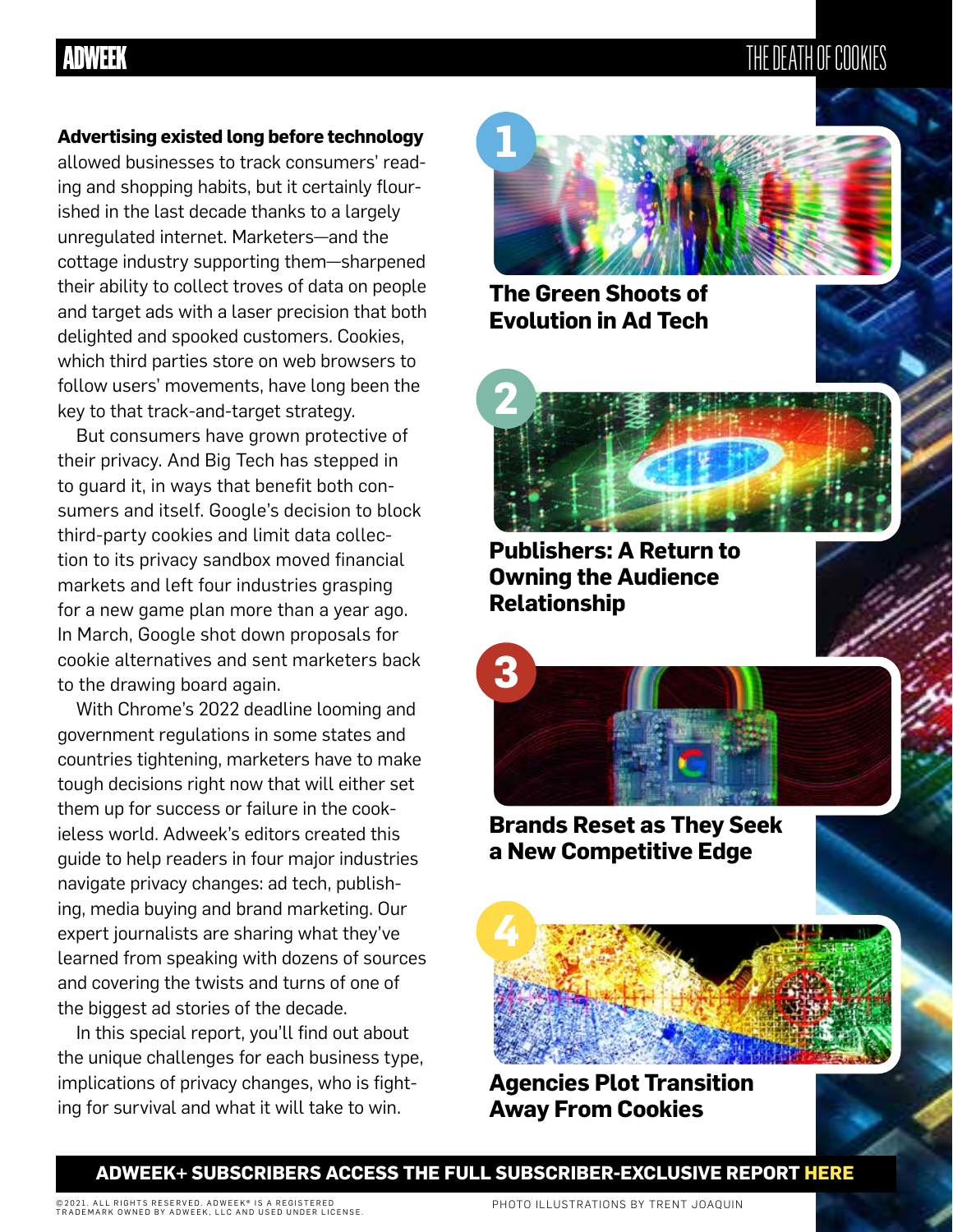## THE DEATH OF COOKIES **ADTECH**

## The Green Shoots of Evolution in Ad Tech

INDEPENDENT AD-TECH COMPANIES ARE COLLABORATING TO REARCHITECT THE INFRASTRUCTURE OF THE AD-FUNDED WEB. **BY RONAN SHIELDS**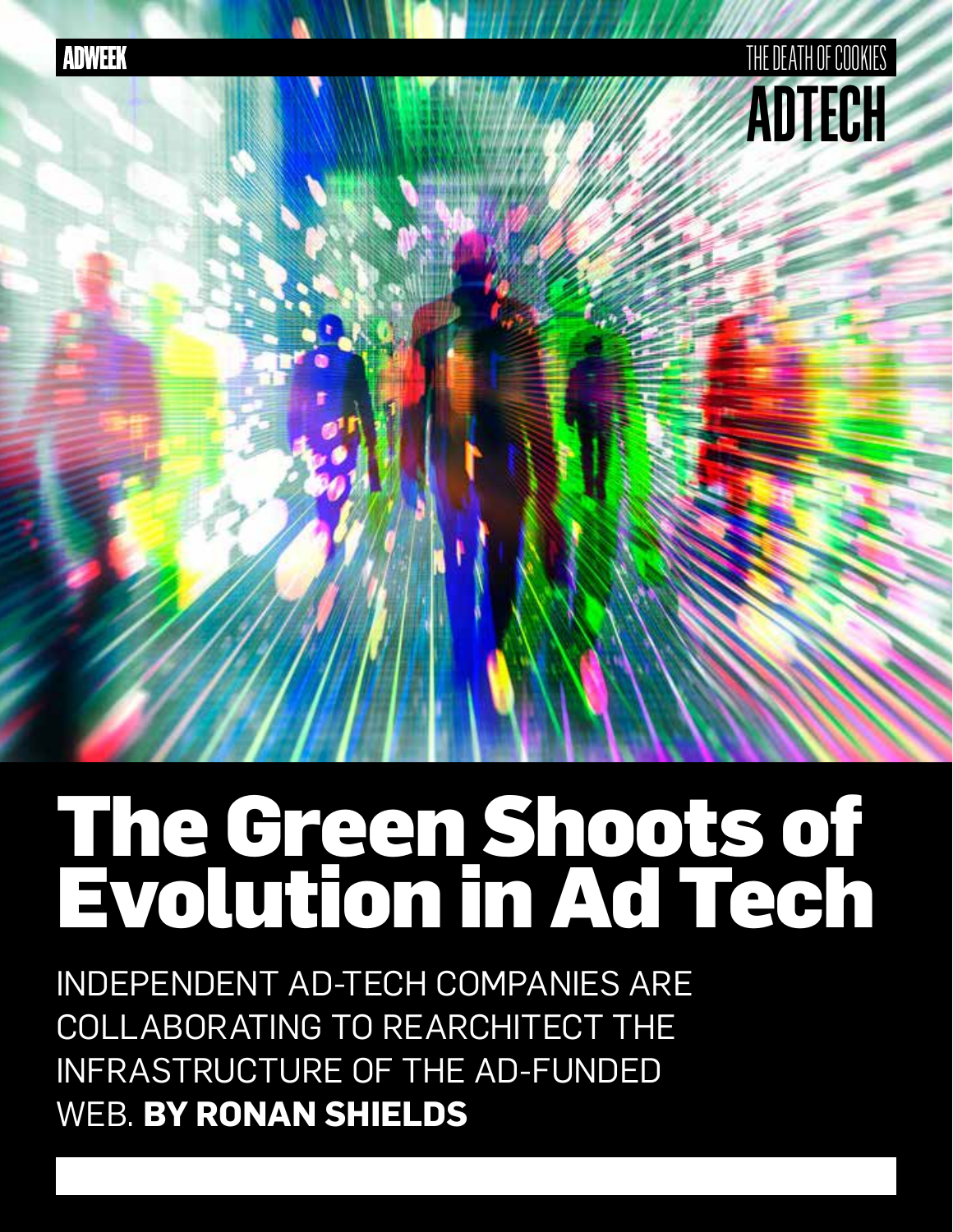## THE DEATH OF COOKIES > **ADTECH**

#### THE CHALLENGE

Ad tech is facing nothing short of an existential crisis.

In recent years, public concern over the industry's historic use of online identifiers has grown because of the potential implications for user privacy. Ad-tech companies have tracked people's online activities with relative ease, using that information to serve them relevant ads. But the fire hose of information and the very tactics vendors have built their business on are about to be shut off.

The shift began when lawmakers stepped in to regulate data usage the EU's General Data Protection Regulation (GDPR) and the California Consumer Privacy Act (CCPA) being the two most prominent examples. The industry's major platform providers responded in kind. Apple implemented intelligent tracking prevention (ITP) in its Safari web browser and introduced similar technologies in the iOS ecosystem. ITP effectively blocks third-party cookies, the historic common currency for online ad targeting and measurement. Mozilla's Firefox followed suit. But the major hammer blow came when Google Chrome, the most widely used web browser, confirmed it would do likewise starting in 2022.

Adweek broke that news in 2019. Two years later, the industry is still grappling with the impending change as the privacy measures designed by internet gatekeepers threaten to nullify the historic value proposition that is the foundation of ad tech.

### WHEN THE COOKIE CRUMBLES…

THESE ARE THE KEY CONCEPTS OF THE COOKIELESS WORLD GOOGLE HAS PROPOSED

#### Privacy Sandbox

A Google-led initiative, unveiled in 2019, that introduces a set of privacypreserving APIs to support business models on the ad-funded open web

#### THE IMPLICATIONS

The deprecation of third-party cookies is a foregone conclusion. What's going to replace them remains an open question.

Google's proposed solution has confounded some in tech. As part of its cookie deprecation strategy, Google's Chrome team is attempting to lead the transition to a post-cookie industry through its Privacy Sandbox initiative, which aims to balance user privacy and maintaining a sustainable ad industry. Instead of individual identifiers, Privacy Sandbox proposes the use of a Federated Learning of Cohorts (FLoC), 1,000-person groups of people with common interests, as a viable, privacy-centric replacement for the cookie.

Faced with the uncertain nature of the developments, many have attempted to forge their own paths. In 2020, there was a proliferation of ID solutions from independent players, with Unified ID 2.0, initially proposed by The Trade Desk, as the most widely adopted of these measures. It proposes a means of ad targeting based on publisher data, typically email addresses, which are then pseudonymized (aka, hashed) to link audiences to relevant advertisers without cookies.

Mathieu Roche, CEO of ID5, believes the current state of affairs represents an opportunity to "build on top of a better infrastructure" for the open web, one that is less reliant on the walled gardens. But that will require greater cooperation among independent ad-tech companies, something that has already started happening, and ID solutions that are interoperable.

However, the proliferation of non-cookie-based solutions suggests the path toward a functional means of ad targeting appears more clouded than ever. Although, independent ad-tech companies are beginning to cooperate.

Romain Job, chief strategy officer at Smart, says these ID providers have to be interoperable and expects consolidation.

"I don't believe there will be one ID to rule them all," Job said, "just because of the fact that you have market fragmentation typically in any given market. Because of this, I believe it will remain. But if you look at how marketers operate, at some point, you need scale, and this will require rationalization."

#### **Differential Privacy**

A new privacy model that does away with one-to-one addressability whereby an audience subset can be identified while maintaining a threshold of privacy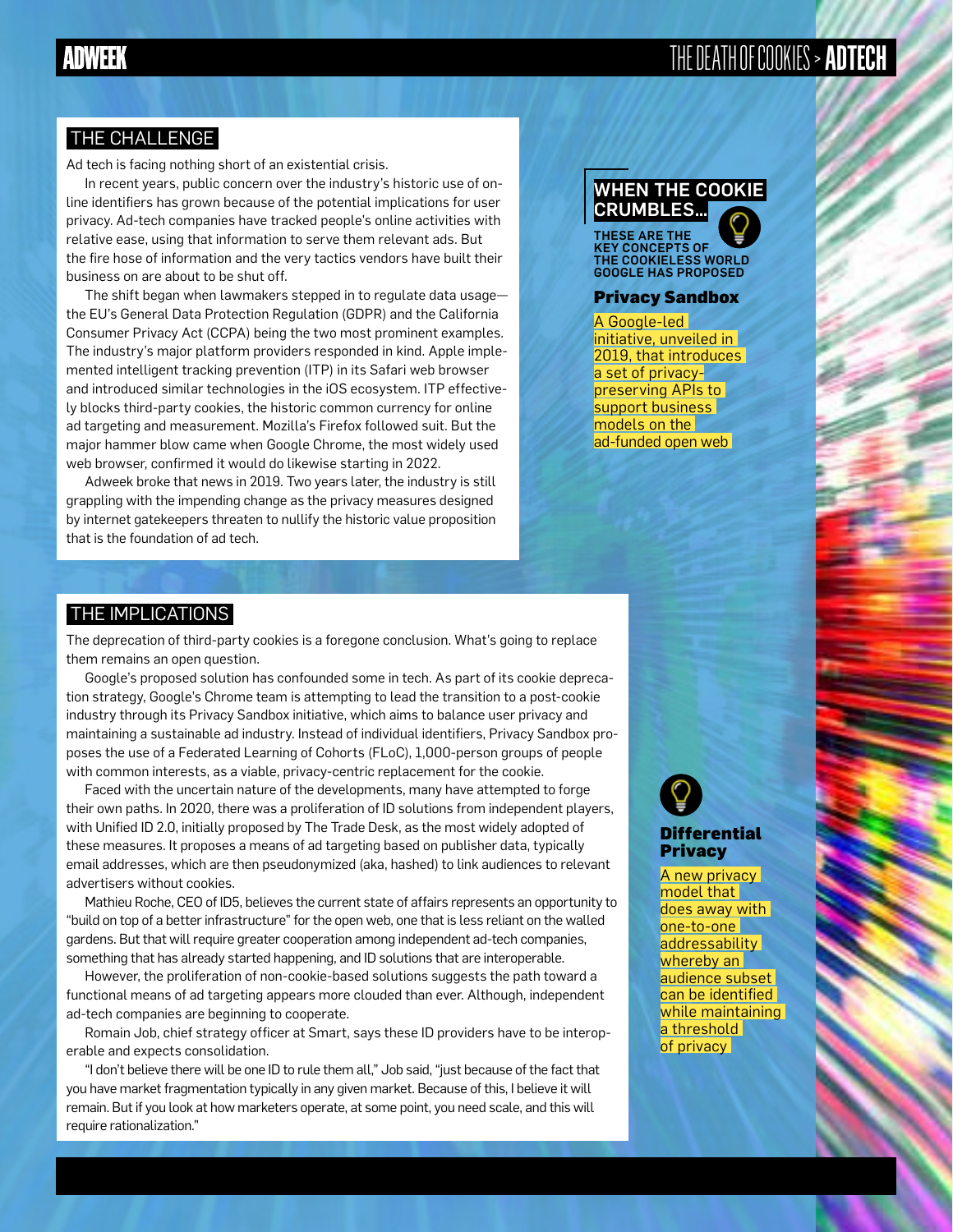## THE DEATH OF COOKIES > **ADTECH**

#### **WINNERS**

Simply put, interoperability among the various solutions is key to reducing friction in the market.

Since late 2020, for instance, LiveRamp's identifiers are interoperable. Unified ID 2.0 means publishers that use its Authenticated Traffic Solution will be able to more easily match audiences with The Trade Desk-architected solution. LiveRamp CEO Scott Howe likens the collaboration with Unified ID 2.0 to a "Rosetta stone," or translation layer, for addressable audiences that can improve campaign performance by up to 190%.

Meanwhile, Criteo, whose workhorse retargeting solutions could be significantly impacted by the decline of third-party cookies, is also collaborating with Unified ID 2.0 to develop a single sign-on solution.

Popular adoption of Unified ID 2.0 also has won it the backing of Prebid, a nonprofit organization favored by many publishers.

Still, Google has made it clear it does not believe that currently proposed identity solutions are a compliant cookie replacement. This March, it questioned the legitimacy of the "consented relationships" between ad-tech companies and consumers. Some, however, have interpreted Google's March announcements as confirmation that it no longer values serving ad impressions on the open web, and that independent ad tech can continue as long as companies integrate closely with publishers in order to legitimately gain user consent.

Jeff Green, CEO of The Trade Desk, characterized Google's March announcements as trading "less valuable [chess] pieces for those that matter most."

"Google is doubling down on its own properties such as search and You-Tube," Green said, adding that he believes it "no longer values serving ads on the rest of the internet as much."

That interpretation is seemingly buoyed by a subsequent statement by Jerry Dischler, vp, gm of ads at Google, during the 2021 IAB Annual Leadership Meeting. "We're not going to block advertisers or publishers from directly connecting through first-party relationships," Dischler said. "Those who work with Google Ad Manager will continue to have control over their direct relationships with buyers and the vendors they choose."



'Google is doubling down on its own properties such as search and YouTube … [It] no longer values serving ads on the rest of the internet as much.' **Jeff Green**, CEO

of The Trade Desk

#### LOSERS

Those that cannot convince internet gatekeepers—such as the industry's major browser providers—and privacy regulators of their legitimacy are running out of road. And those solutions that fail to gain the trust of publishers will no longer be fit for the purpose.

One key factor in the success of any new identity solution is consumer opt-in, and many believe that will be minimal despite growing public awareness of the economics of the ad-funded internet.

In 2019, BritePool research suggested that 87% of CCPA data subjects would opt out of data targeting. Hence, Prebid, which has the backing of publishers such as News Corp. and Insider Inc., is preparing a means of ad targeting for non-logged-in users called SharedID.

That solution will allow publishers to choose which entities, like DSPs, can receive its ID—a historic grievance on the part of media owners. While still partially reliant on third-party cookies, it will act as a starting point to test and develop a common identifier that aims to reduce the need for cookie syncing, according to Tom Kershaw, chairman of Prebid and CTO of SSP Magnite, who also believes that both SharedID and Unified ID 2.0 will cover the vast majority of open internet traffic, of which only 5% is currently authenticated.

Those that lack associations with first-party data sources or fail to help publishers with a unique means of authenticating traffic will find their options limited after 2022.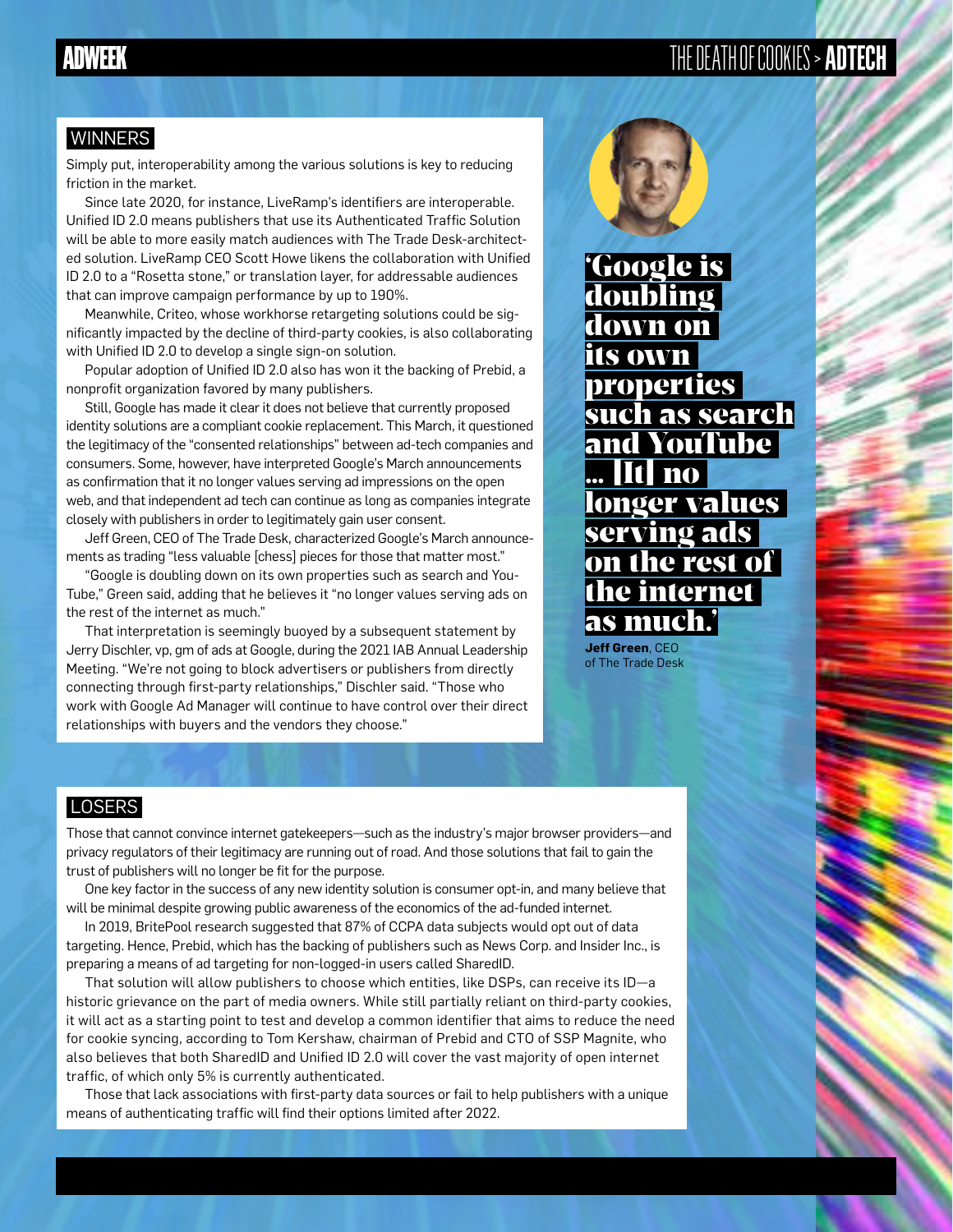## THE DEATH OF COOKIES **MEDIA**

## Publishers: A Return to Owning the Audience Relationship

AS THIRD-PARTY COOKIES ARE BEING DISMANTLED, PUBLISHERS LOOKING TO STAY AHEAD HAVE A FEW OPTIONS. **BY LUCINDA SOUTHERN**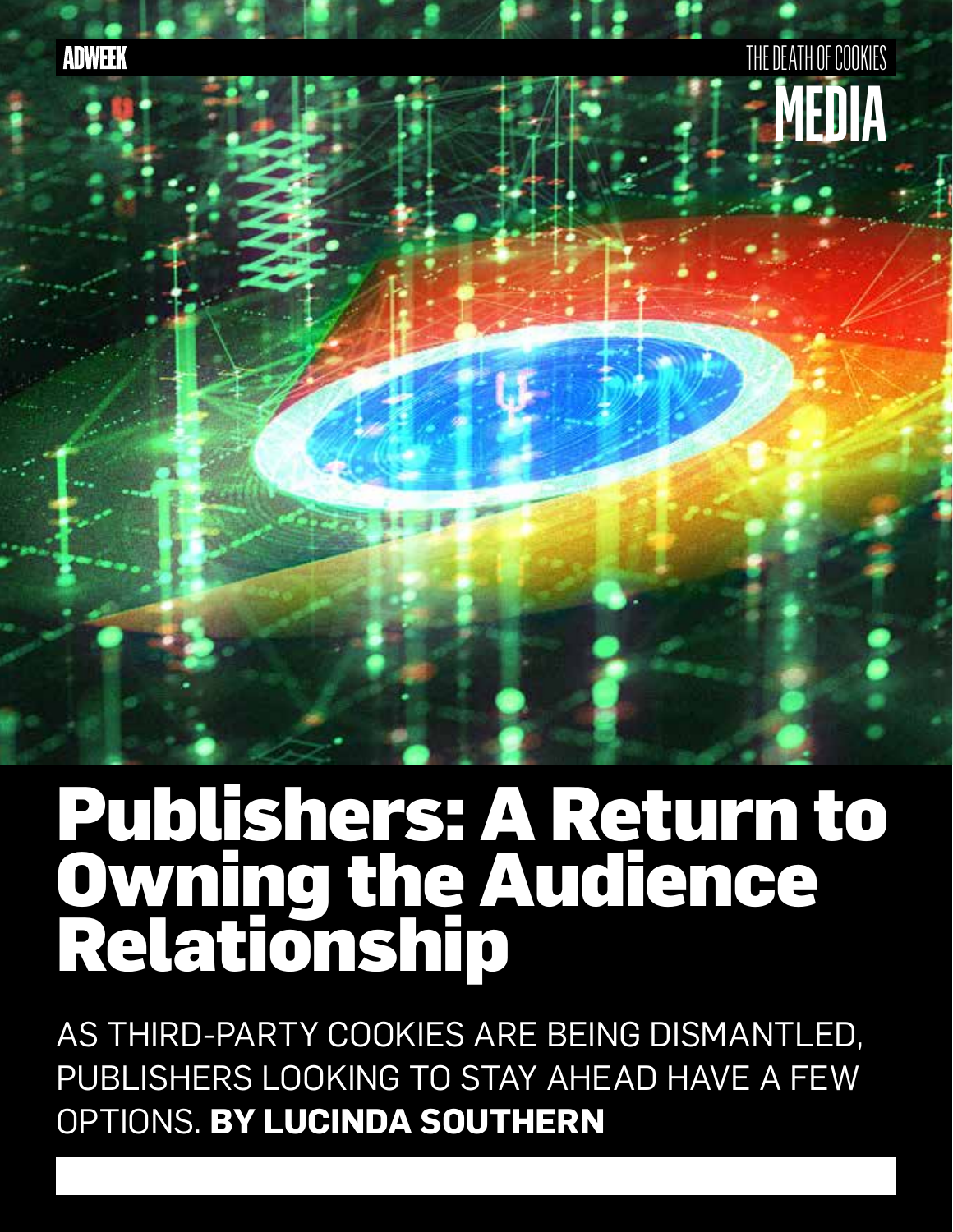## THE DEATH OF COOKIES > **MEDIA**

#### THE CHALLENGE

There's an undercurrent of fear among publishers. The big question: What will happen to the value of their ad inventory in the open exchange when third-party cookies disappear and marketers can no longer use the audience-targeting techniques they have grown so accustomed to?

The impact of third-party cookies disappearing is both shadowy and significant. Ad rates on the open exchange plummeted by 40% when Apple browser Safari blocked cross-site tracking several years ago. As fewer data points to identify audiences are available, the value of publisher inventory on the open exchange drops.

For many, the challenge is weathering a short-term revenue loss that will eventually lead to longer-term gains—a more trusting relationship with audiences, deeper direct connections with ad buyers and ultimately more revenue. Another challenge: The immediate aftermath of Google ending support for cookies in Chrome will lead to ad buyers increasing spend with the walled gardens to maintain the same level of targeting and measurement.

### **33%**

of publishers lack confidence in their contextual targeting as a replacement for audience targeting, and half (49%) are looking for a further solution to cover the potential loss of third-party tracking. SOURCE: AD TECH VENDOR LOTAME

### THE IMPLICATIONS

For the last few years, publishers—especially those with diversified revenue streams and deep data troves—have publicly extolled the virtues of tightening user privacy. The fading use of third-party cookies signals a return to power for media companies that own the audience relationship and thus, reader data, increasing their leverage with ad buyers to forge deeper direct partnerships. Yet, trading on the open marketplace still accounts for a sizable chunk of many publishers' digital ad revenue, especially those intent on scaling international audiences.

Nonetheless, the industry is scrambling to find alternatives to third-party cookies for audience targeting, frequency capping and measurement. But public conversations are eerily quiet. Getting hundreds of companies with different motivations to agree on a way forward is a herculean task.

Smart publishers need to keep their options open, placing bets on a number of potential outcomes while focusing as much attention as possible on their own businesses as the industry figures out interim solutions that allow some form of status quo without violating privacy regulations and raising anticompetitive claims.

"There's a lot of pressure from regulators and privacy advocates to try and rearchitect an ecosystem that's more privacy-safe," said Stephanie Layser, vice president, advertising technology and operations at News Corp. "Maybe that means [ad targeting] is not as good?"

### **WINNERS**

Publishers with diversified revenue streams, unique content and audiences that have the ability to invest in first-party data gathering will benefit most from the transition away from cookies.

The New York Times, CNN, Insider Inc. and others are investing in sophisticated contextual targeting tools so marketers can target based on on-page signals and avoid targeting individuals.

Others, like South China Morning Post, are withdrawing from the open marketplace altogether to take more control of their inventory, inking more direct deals with marketers and shoring up their diversified revenue streams. SCMP cut 50% of its digital revenue overnight when it withdrew from OMP trading in Asia in January, but it plans to break

#### A MINORITY OF **COMPANIES** HAVE SOLUTIONS IN PLACE FOR FUTURE IDENTITY MANAGEMENT

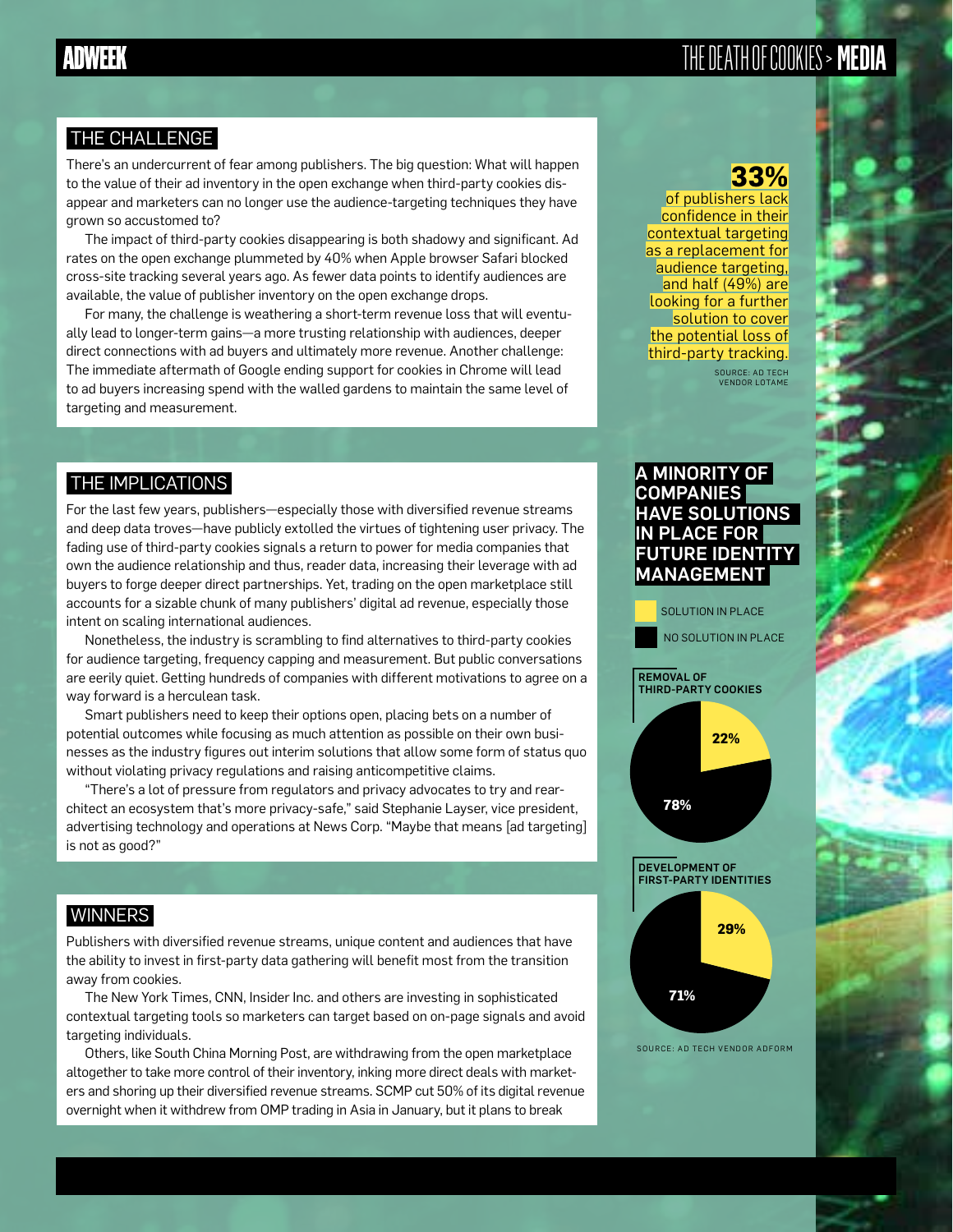## THE DEATH OF COOKIES > **MEDIA**

even over the next few months by working with fewer advertisers on longer-term, more lucrative deals. In addition to a cleaner user experience on its site, it can use the now available inventory to point readers to other ventures, like subscription deals.

"Publishers that can afford to stomach the risk of really defining what makes them unique and valuable will be best served when this is over," said Jarrod Dicker, vice president of commercial at The Washington Post.

The New York Times has been weaning itself off third-party data since May 2020. As of February 2021, it generates 20% of its digital ad revenue from its first-party data.

Having consultative salespeople who understand marketers' objectives and which programmatic deals and audience segments can deliver on those objectives are better positioned. To understand how audiences behave on their properties, and which groups marketers can target for which purposes, publishers need sophisticated customer data platforms.

Livingly Media has been working with a data-management platform since last June to get its customer data in order. Marketers can A/B test parallel campaigns using the publisher's own first-party data with third-party data. The outcome led to a CPG advertiser increasing spend fivefold with the publisher.

Not all publishers have the size or the clout to work directly with buyers and will still need to rely on the open exchange for ad trading.

Organizations like Prebid, vendors and publishers are working out how to use cohorts built from publisher first-party data in the open auction. Building addressable audiences using publisher first-party data collected in a privacy-compliant manner and presented to buyers in an anonymized fashion on the open exchange is making some progress. According to supply-side platform Magnite, thousands of publisher-based segments are already running across the industry, generating 10% of the SSP's revenue through these curated markets.

The fate of the open exchange outside of Google hangs in the balance since Google declared it will no longer support email-based identifiers through its ad-tech stack, an alternative that much of the independent ad-tech ecosystem has gathered around through solutions like The Trade Desk's Universal ID 2.0.

These email-based identifiers, obtained by user consent, from The Trade Desk and others are predicted to make up at most 20% of the traffic on the open web, so they will still only be a slice of the solution for publishers.

Publishers using solutions like UID2.0 will need to determine how to communicate that readers should share their email addresses so publishers can show them ads, but at this early stage, no one has figured that out.

Questions remain around how effective FLoCs are as an alternative to cookies for targeting, especially in Europe, where it's unclear if FLoCs are compliant under GDPR. If, or how, Google uses its masses of logged-in data from its other services to potentially favor the industrywide, Google-spearheaded Privacy Sandbox is still unclear.

### **95%**

of publishers reported using supplemental data to enrich their firstparty data assets. SOURCE: AD TECH VENDOR LOTAME



'There's a lot of pressure from regulators and privacy advocates to try and rearchitect an ecosystem that's more privacy-safe.'

**Stephanie Layser**, vice president, advertising technology and operations at News Corp.

### LOSERS

Long-tail publishers, lesser known titles and media companies that heavily rely on the programmatic open exchange for a large chunk of their revenue are in a tight spot.

Privacy Sandbox targeting initiatives are 95% effective for buyer conversion when compared to cookie-based advertising. But Sandbox proposals have been criticized for being too vague and benefiting Google's stack. The U.K.'s Competition and Markets Authority started investigating Privacy Sandbox in January.

Publishers are worried that the growth of the open marketplace will be stunted as separate targeting processes from Privacy Sandbox and independent ad tech fragment the buying environment. This added friction could ultimately funnel more spend to the walled gardens as marketers seek to continue targeting and measuring at the same level.

Publishers putting all their chips on probabilistic solutions based on temporary workarounds, like fingerprinting, to maintain the status quo in the short term are merely stemming the flow before browsers or regulators nix them.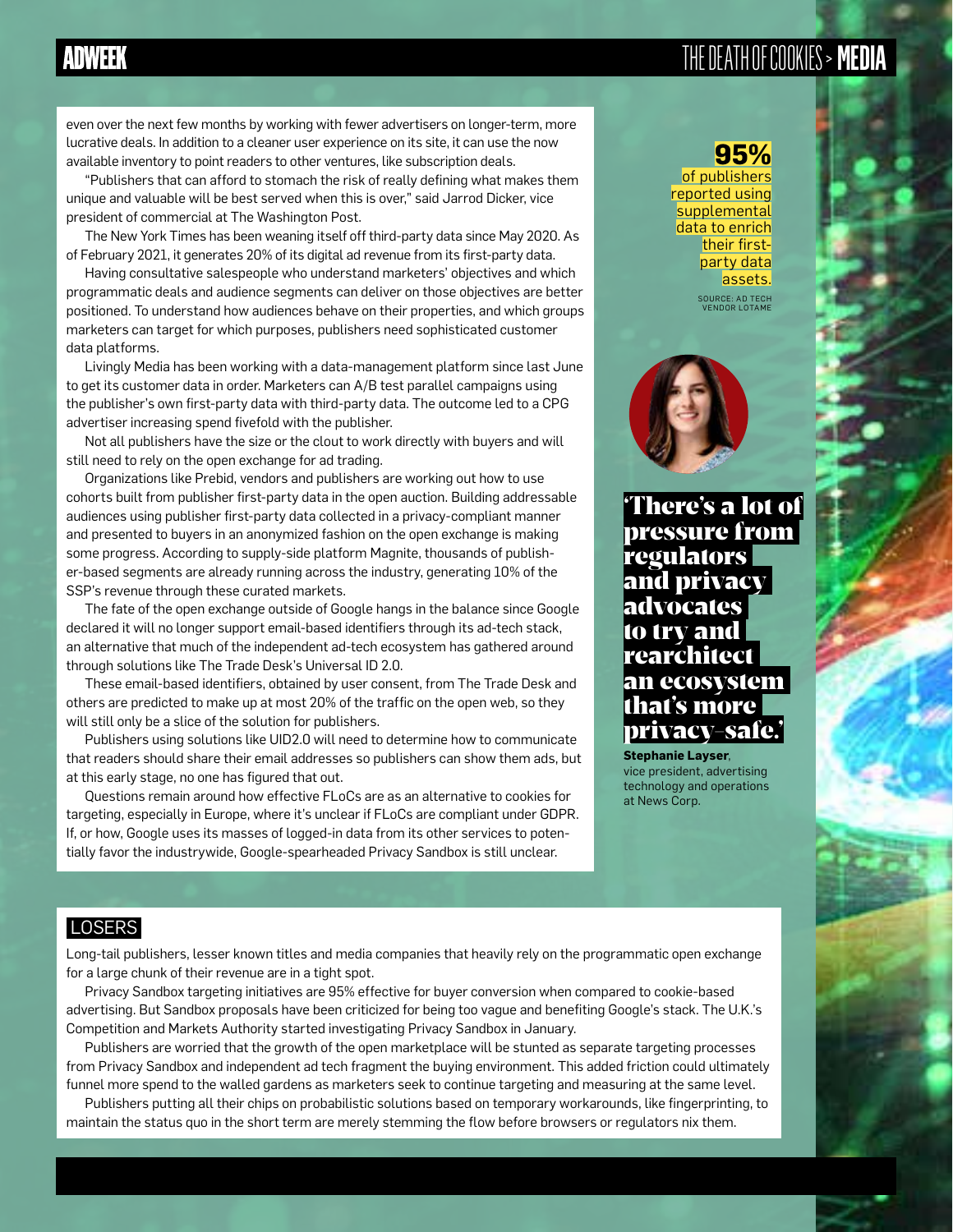

## Brands Reset as They Seek a New Competitive Edge

PURSUING PARTNERSHIPS AND DEVELOPING DIRECT CONSUMER RELATIONSHIPS ARE CRITICAL TO ACHIEVE FIRST-PARTY DATA DOMINANCE. **BY ETHAN WU**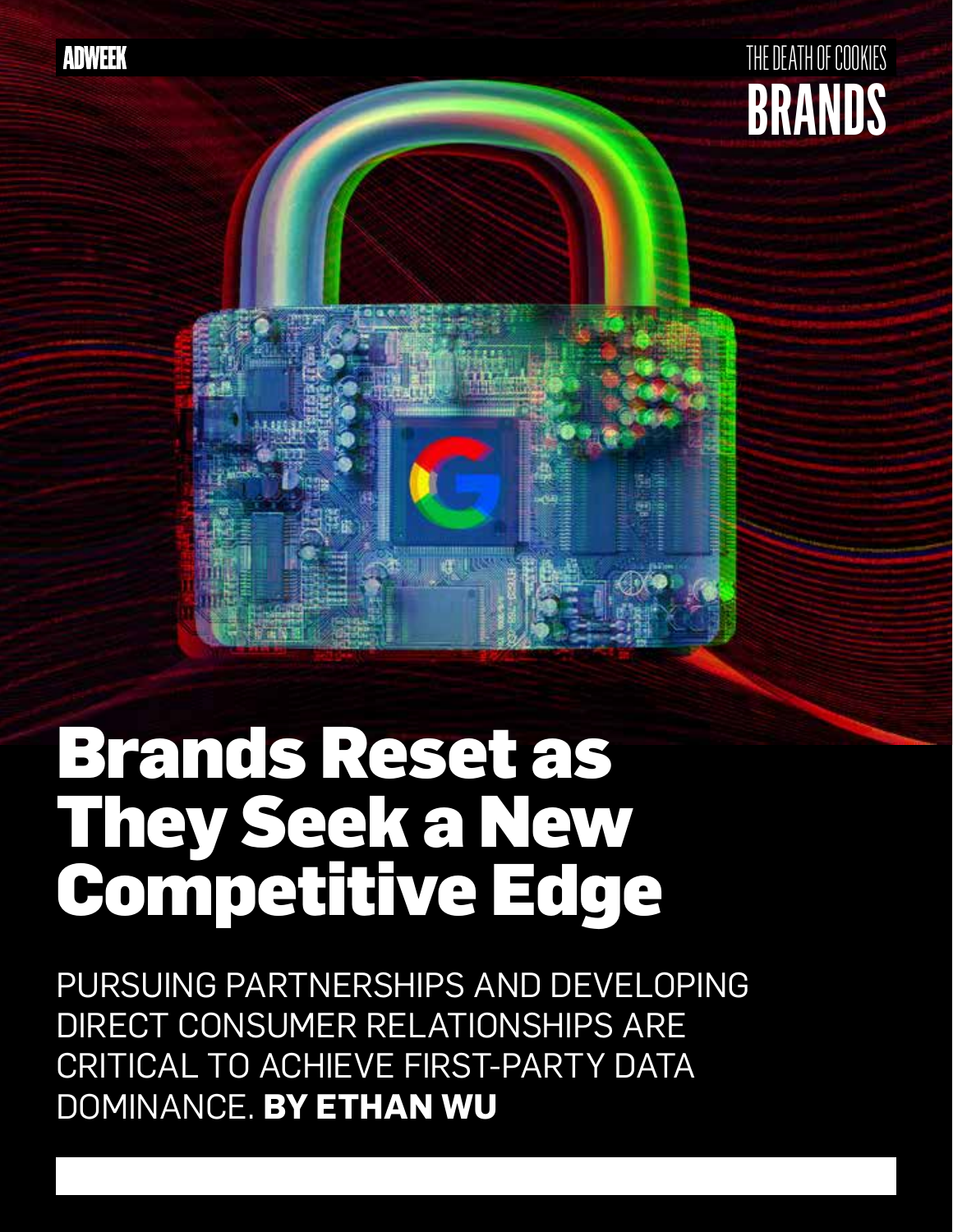## THE DEATH OF COOKIES > **BRANDS**

#### THE CHALLENGE

The rising importance of first-party customer data for brand marketers should come as no surprise. The signs were clear well ahead of the impending death of the third-party cookie. Data privacy regulations made direct relationships more critical, and data-driven personalization accelerated the need for brands to have the clearest possible picture of the customer journey.

For many brands, the challenge begins with creating direct relationships with their customers. Many critical consumer segments—CPG, food and beverage, for example—have long depended on retail partnerships to maintain customer relationships. But in today's world, every brand essentially has to have some kind of direct-to-consumer component. Like all relationships, these take time and effort. You can't just turn them on and expect results.

More importantly, brands need to have the technological infrastructure in place to collect, manage, enrich and activate the customer data they have. A clear and cogent identity strategy is necessary to build audiences based on known identities and behaviors. Data partnerships must be inked to find ways to enrich consumer profiles and create fullfledged, privacy-compliant identity graphs.

## FLoC

Federated Learning of Cohorts is Google Chrome's proposal for web browsers that enables targeted advertising at a cohort level, as opposed to an individual level.



'In a CDP, you can bring in other types of data and really enrich the profiles of the customer with thirdparty or secondparty data.'

**Lauren Fisher**, vp of business intelligence at Advertiser Perceptions

### THE IMPLICATIONS

For brands, there were certain advantages in the third-party data period. For one thing, it was a problem for ad-tech vendors and agencies to handle. This current era demands that brands take charge. The implications will have to be addressed individually and as the needs of a given campaign require. But generally, brands must reset themselves for first-party data dominance by revamping their tech stack and refocusing efforts based on the responsibilities afforded and necessitated by direct data collection. Lastly, brands must develop more transparent agency relationships related to data collection and ownership.

With an industry in flux and a rapid-fire regulatory environment, brands' marketing teams are turning to customer data platforms (CDPs) to refine their audience segmentation strategies. In their best use cases, CDPs can place proper emphasis on targeting consumers most likely to lead to sales while avoiding customers unlikely to be moved by advertising appeals. In essence, CDPs help brands put their buys where they'll perform best.

The benefits are obvious. A 2020 study from Advertiser Perceptions found 66% of brands are using CDPs to tailor their marketing. "We know [brands] are really pushing to have better control and ownership of their first-party data," Lauren Fisher, vp of business intelligence at Advertiser Perceptions, told Adweek. "In a CDP, you can bring in other types of data and really enrich the profiles of the customer with third-party or second-party data."

Other brands are leaning on agencies to help with their first-party data efforts. "We are now trying to prepare ourselves in the most intelligent way by working with our agency, which has a very strong first-party identity graph," said Cadillac CMO Melissa Grady at the IAB's annual summit.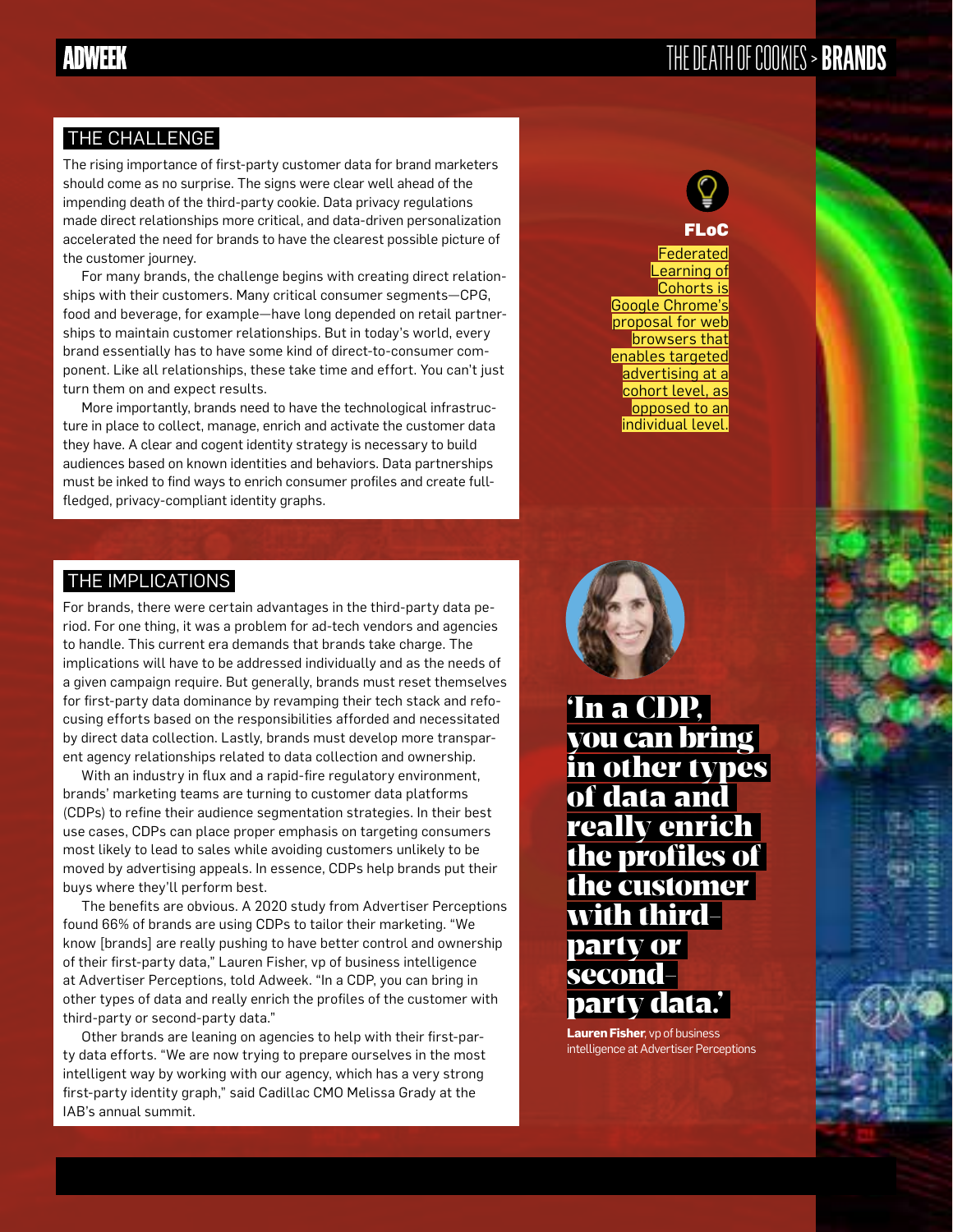## THE DEATH OF COOKIES > **BRANDS**

#### **WINNERS**

Signs have been pointing to a first-party data approach for some time. The brands that began their efforts well before cookie deprecation made headlines are the ones that are best situated to weather the inevitable disruptions a cookieless future will bring.

Consider the efforts of AB InBev, which made the decision to double down on first-party data management in 2019. Two years into its five-year plan to better assemble and account for its first-party data, the beverage giant is already seeing insights that are steering its marketing strategy.

"First-party data is a proprietary asset," noted Luiz Barros, vp of data and media at AB InBev, which has partnered with Publicis Groupe-owned Epsilon to implement its global strategy and partnerships with media agencies Dentsu Aegis and Publicis Media in different regions. "So if I do better work bringing value to consumers, collecting valuable data and using that in a valuable way, we will have a competitive advantage."

With AB InBev's analytics recalibrated, Barros turned to reorienting the company's ROI goals when thinking about the balance between third- and first-party data. "Does the cost to acquire that [first-party] data [match] the incremental CPM that we might have because I'm narrowing down my audience? Does that deliver higher ROI than doing the basics?" he said. "We are not a company that is moved by the hype. We are very focused on results."

## **TURTLEDOVE**

"Two Uncorrelated Requests, Then **Locally Executed** Decision on Victory" is a proposal to enable some form of online ad auction within the principles of differential privacy.

### LOSERS

Simply put, those who hesitate have lost.

Brand advertisers that remain fixated on third-party data and traditional look-alike targeting are poised to be playing catch-up. Those that continue to embrace real-time bidding are in for a rude awakening when their campaigns stop delivering without third-party cookies.

That doesn't mean every post-cookie solution is out there. But brands need to take action and hedge their bets. Universal ID solutions may become the way to get around the loss of third-party cookies, but waiting to see which solution becomes the standard will leave slow movers behind. Instead, many organizations are embracing multiple identity options, confident that they'll be able to determine which work and which don't in different situations.

At the same time, brands must have a clear indication of the value of their first-party data. The temptation to leave the battle for consumer insights and targeting will surely be even greater as brands seek a competitive edge and everyone is forced to adopt the same privacy protocols. Markets must resist easy promises of "greater optimization" in return for turning over their first-party data. An emphasis on accountability and the creation of true partnerships between brands, digital service providers and consumers may be the only way forward.

![](_page_10_Picture_14.jpeg)

'First-party data is a proprietary asset. So if I do better work bringing value to consumers, collecting valuable data and using that in a valuable way, we will have a competitive advantage.'

**Luiz Barros**, vp of data and media at AB InBev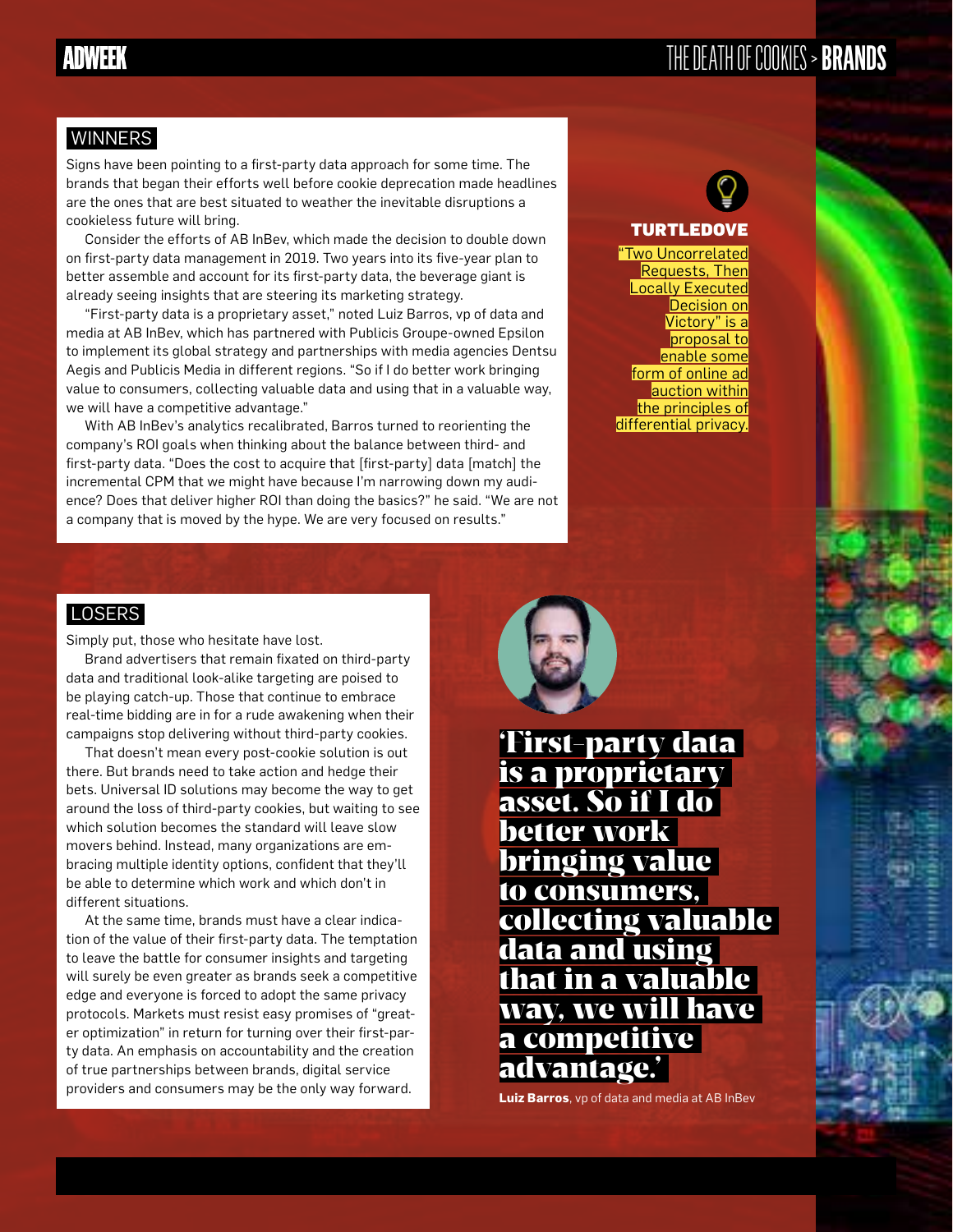![](_page_11_Picture_0.jpeg)

## Agencies Plot Transition Away From Cookies

AS PLANNING, TARGETING, MEASUREMENT AND ATTRIBUTION CHANGE, SHOPS DETERMINE HOW BEST TO HELP CLIENTS MAKE SENSE OF AD-TECH SOLUTIONS. **BY RONAN SHIELDS**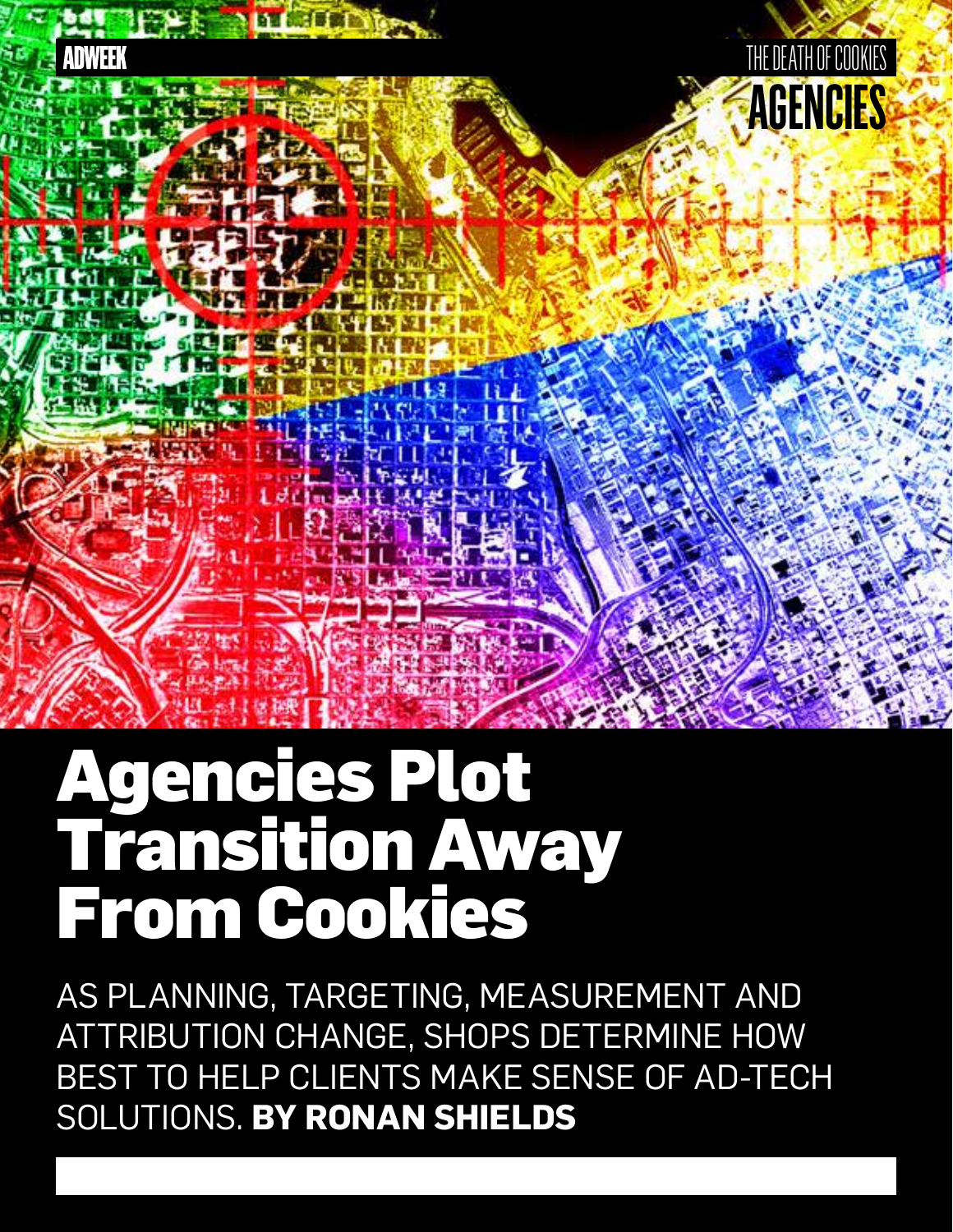#### THE CHALLENGE

Third-party cookies have long acted as the connective tissue of the ad-funded web, helping it become the dominant advertising model of the internet. But that model's future is tenuous at best, as agencies look ahead to planning, targeting, measurement and attribution models that are bound to change.

The decline of third-party cookies undermines the buying power of media agencies that have historically harnessed such identifiers to maximize their scale. These changes place more power in the hands of the industry's walled gardens, which represent some of the largest sources of first-party audience data that advertisers will increasingly need to target and assess the performance of their campaigns.

#### THE IMPLICATIONS

Google's imminent changes—both in its Chrome browser and assets within Google Marketing Platform (GMP)—mean all previous means of advertising tools will have to change.

The latest announcements from Google demonstrate that it is doubling down on FLoCs that will replace one-to-one, cookie-based targeting. This method employs data aggregation techniques within the Chrome web browser and then uses machine learning to optimize ad targeting in a manner that doesn't involve directly tracking users across the web.

At the same time, agencies must familiarize themselves with the range of identity solutions and data-enrichment strategies that will be necessary to succeed on the cookieless open web. They will need to become more involved in their clients' data strategies while maintaining the processes that will allow them to also be compliant with the full range of data privacy regulations.

In other words, how can they take the intent signals that come from first-party data and translate them into media buys across a wide range of publisher websites?

Ultimately, agencies will increasingly need to take on a consultative role with their clients, helping them make sense of the ad-tech solutions that are best for their respective campaigns. They need to be able to gauge how ready they are for the transition away from cookies, determine what identities will be used and how campaign success will be measured.

#### % OF MEDIA BUYERS WHO THINK THE FOLLOWING WILL STILL BE POSSIBLE AFTER COOKIE/ IDENTIFIER IS BLOCKED/REMOVED

![](_page_12_Figure_12.jpeg)